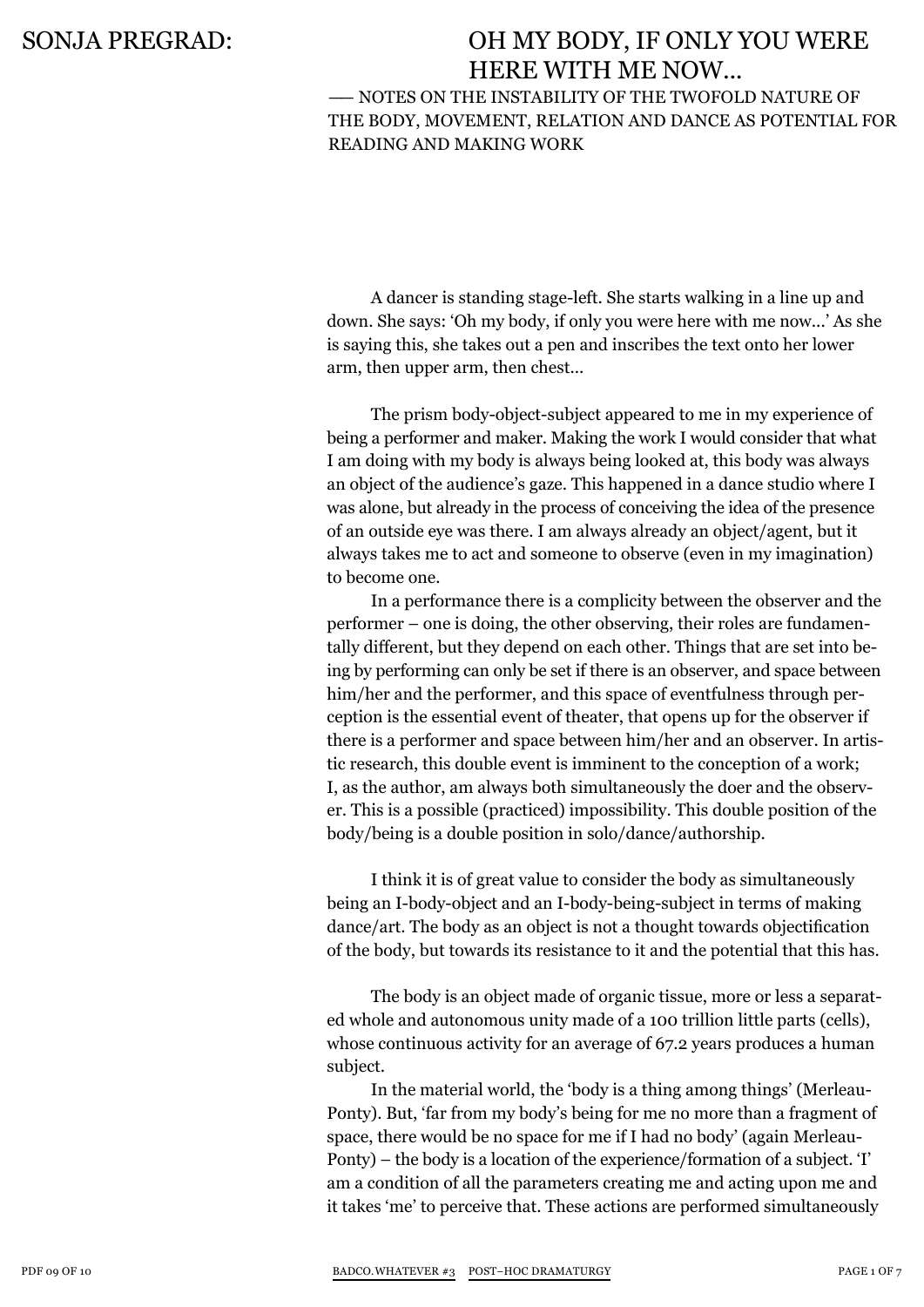with one another. One points at the other. The body is a constant object created by and acted upon by forces of the 'external world', but it itself envelops/produces a subject – the production of subjectivity that creates and separates an individual. The subjectivity is produced by the experience of the body, but I only know the body by using it, by thinking about it I can only know about it.

Moving through the body away from it, being it and not being it, knowing it and not knowing it - these two dimensions, not being able to exist simultaneously, exist simultaneously. As a result, this creates a gap in the experience and the impossibility, disruption, discontinuity in both of the realms.

I want to look at the instability in this twofold nature of the body and to continue to follow this pattern in the way that we perceive the world, and therefore the way the world is for us, and at how this dynamic aporia /paradigm of instability can open up a perspective for looking at and making dance – by taking triggers from writings/theory/performances/dancing experience – to see how one can move between those instabilities, how those instabilities produce movement and how they can be organized by the movement.

Theater codifies watching and the body into a symbiosis. The body of a performer is always an object of the view of another body, the hidden, not doing one, and the body is never on its own, it's an extension of another's body/view. Because of that the performer's body becomes always less than itself and more than just itself. It becomes an actant (as Latour names it) and can point to the network it is a part of. The body as a part of the world it in itself contains (a relationship to) everything that is contained within the world. This actant body being can reflect to us 'our operational and relational coherences of what we do in the realization of our living' (Maturana). It becomes a possibility for a 'we' (something is built in co-dependency, co-labor), it becomes relational. It becomes an open body.

Extending the idea of the body-object/subject into its performance (being) in the world outside of the theater, this simultaneous double operation is always happening everywhere, my body making my consciousness and my consciousness re-making my body, as well as the world making my body (as gravity, gender politics, GMO food and fashion among others affect my material body) and as the experience of this body is that of an autonomous conscious subject. The body as thought in this notion is a body where there are always twofold processes at play, where doubles, not being able to exist simultaneously, exist simultaneously, it is a continuation of discontinuities, unstable, but connected.

There is always an aboutness enveloping our bodies – we see a body and it is not only the body stripped from its context that we see, but what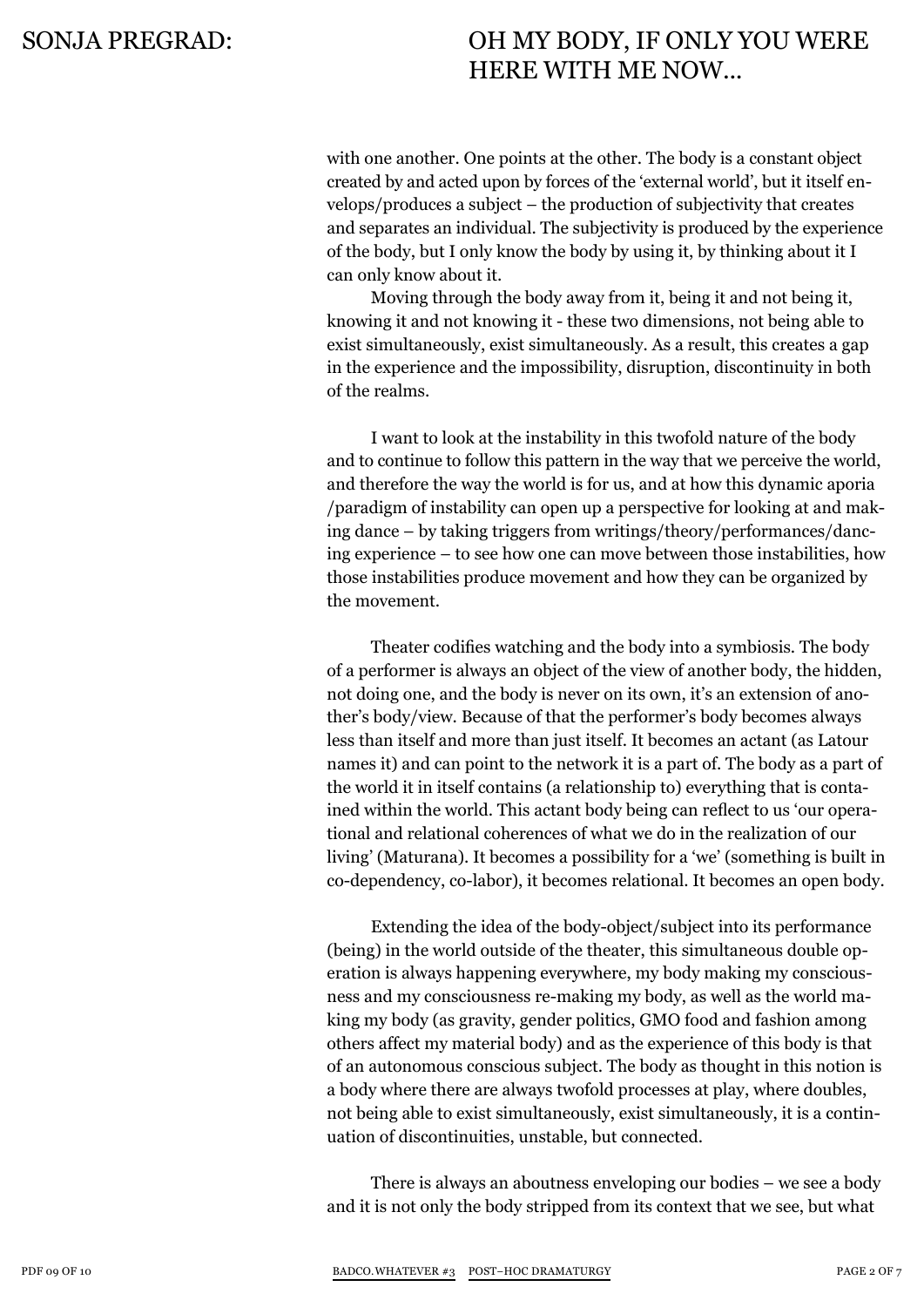its being (there) is about. There are books written on the objects of the real world – the pencil, the chocolate, the chair, the toilet, the banana, the potato, the hat... and of course on the body, even its parts (the breasts, the penis, the foot, the brain) – tracking and describing the networks/fields that seem to keep the meaning of those objects. The gap between the object (and the body as well) and its function/its taken for granted systematization opens up rarely, when the object is outmoded. The object seems then to be released from the net of meaning, even if for an instant, and it becomes a 'thing': things, and the body in the same way (or at the same time) suddenly asserts its presence and power: we cut our finger on a sheet of paper, we trip over a road bump, a glass just crushes in our hands. These are occasions of contingency, when the interruptions of transparencies – habits of 'looking through' enable 'looking at' – an opacity. Bruno Latour says that modernity artificially made an ontological distinction between inanimate objects and human subjects: '[T]he subject/object dialectic itself has obscured patterns of circulation, transference, translation, and displacement'.

If, throughout the effort to make the thing sign, the thing is not an object (and) cannot become one, there might be an excess of ourselves floating around the verge of our perception of who we are. Thingness indexes a limit/liminality, the threshold between nameable and unnamable, figurable and unfigurable, identifiable and unidentifiable. How does the movement between the above named pairs/opposites/complementaries fluctuate? Could dance be looked at as a possible gesture of stepping out of the body's daily functionality and therefore a systematization of its meaning? Does dance have the potential for creating opacity, so that we don't look at the body's aboutness but are confronted with a body that is still doing being illegible? Can a dancing body give another point of view to its 'human condition' or open the gap in the socially normalized systems of perception that could be filled up with other perception modes or experiences? Dance, in a way that all arts do, has the potential in being an opacity, but dance specifically has the body as its primary medium/location /tool/source/instrument/image. Dance does produce its aboutness, it can be analyzed, but it also always explicitly has its thing-like/(im)material/ unnamable dimension. What would the strategies of a dance that attempts to build itself as an opacity be?

Dance has the body as its object/agent/medium/location/tool/ source/instrument/image.

Therefore, in dance, an art work is a working, work as a verb, and it is a multiple action – for an author, performer and the audience in their inter-dependency.

A picture hangs on the wall. Is the frame of the painting a painting or a wall? The dance performance happens as having lunch happens, as a church mass happens, as people watching happens. Is the happening/ witnessing/theater as a set up part of the art or part of life? The idea of the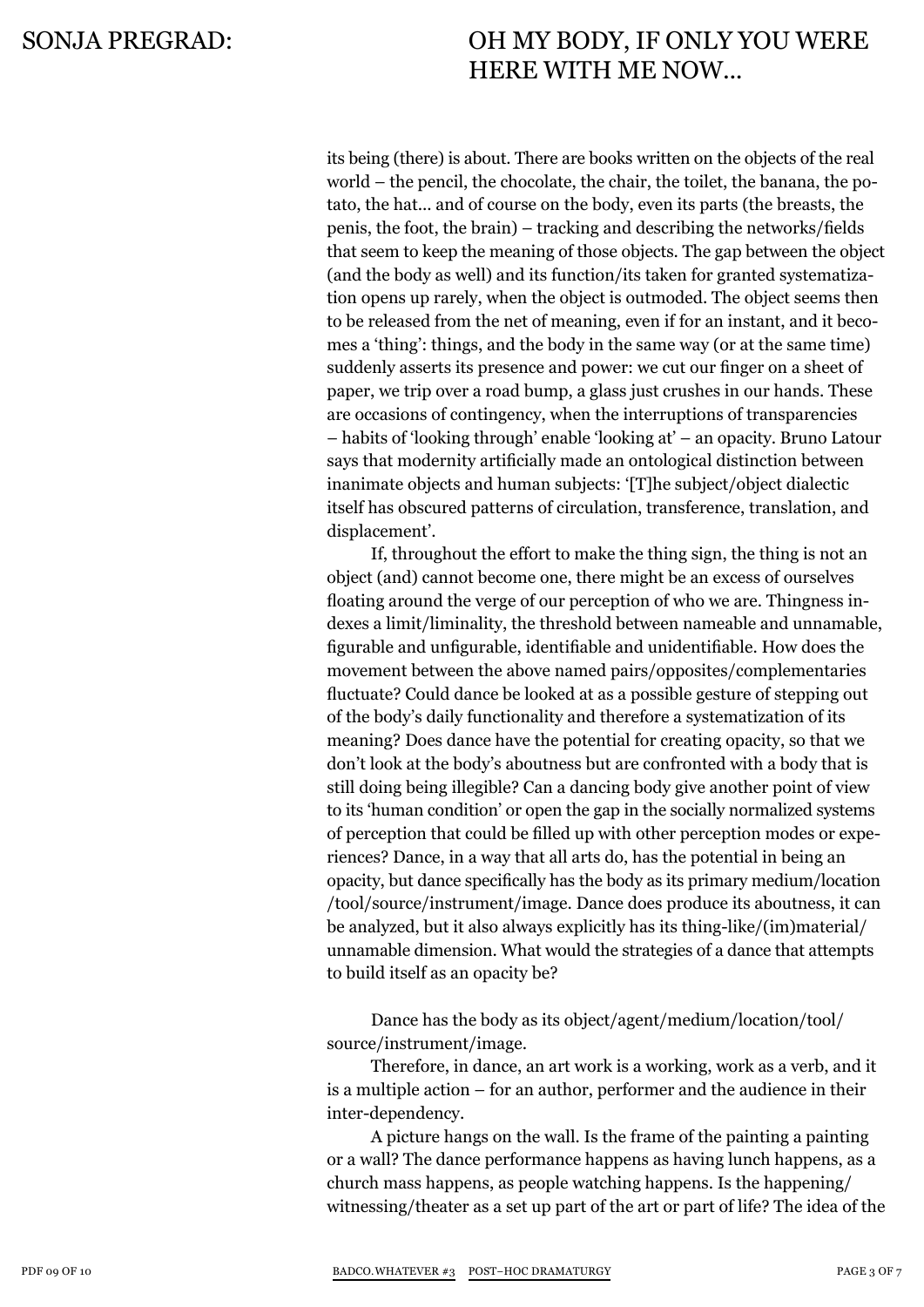'object' in dance is evasive, it is a limit-point, and as such it is useful to re-distribute perception, process, intention, attention, relations...

The architecture of a dance piece – not representing, but letting in. Presenting the equipmentality of the body/being (its moving potential) points out not the things this body/being is representing but the things the body/being is letting in. It is not a portrait whose purpose is to make it easier to realize how the body looks, rather, it is a work that lets the body be present and thus it is the body itself.

I am creating an 'object' (a piece), then performing it (opening up, allowing the object to release/actualize/transform, to the potential relations /subjectivizations in front of/with the audience) – or how is this object of dance/process still to be thought of differently?

The dance work's towering up is in the complicity of doing into observing and observing as making. The audience in repose – the dancer in movement/doing. The communication between audience-performer includes and excludes, speaks about our delimitation.

Considering the body as an object is a gesture of looking for bodyrepose, for the body-formed matter, rather than wanting to speak about prevalence of mind upon its object body or culturally objectified bodies; looking for the strive that the dancing body is.

In dancing the body/being can't be used up as in daily life/as an equipment for life. The body/being's sensations can't be used up. The set up of the body/being as a subject/object of observation in a dance-research or performance set up the body/being-world that continually sets forth into the open.

The difficulty and the potential of dance is that there is never a halt to the body/being, even though it is always an object with clear boundaries that we perceive – the body/being-earth is always there, always self-consumed, idiosyncratic, being used-up by being (all the taken for granted that keeps one's being going).

What can choreography do – how does it become? How the concept holds the problem and therefore becomes? If our body is a place and a non-place (being), and is a part of the world and therefore in itself contains (a relationship to) everything that is contained within a world, how can I perform this body? How to build up such a work/work?

Through un-taking for granted – bringing the excessive space of the theater (through its negative space or the infinitesimal space between its codifications) to what is already there. Making choreography in a way to show a gap in its structure, and through this gap we see the real. The choreography might expose some particular context/relations, but even more, it's interesting to put into play/work with/show/think of this not only as a collection of possibilities, but as a source of potentiality.

Creating a gap is a process of symbiotic making visible and making invisible – always being more than and less than – instability – the rela-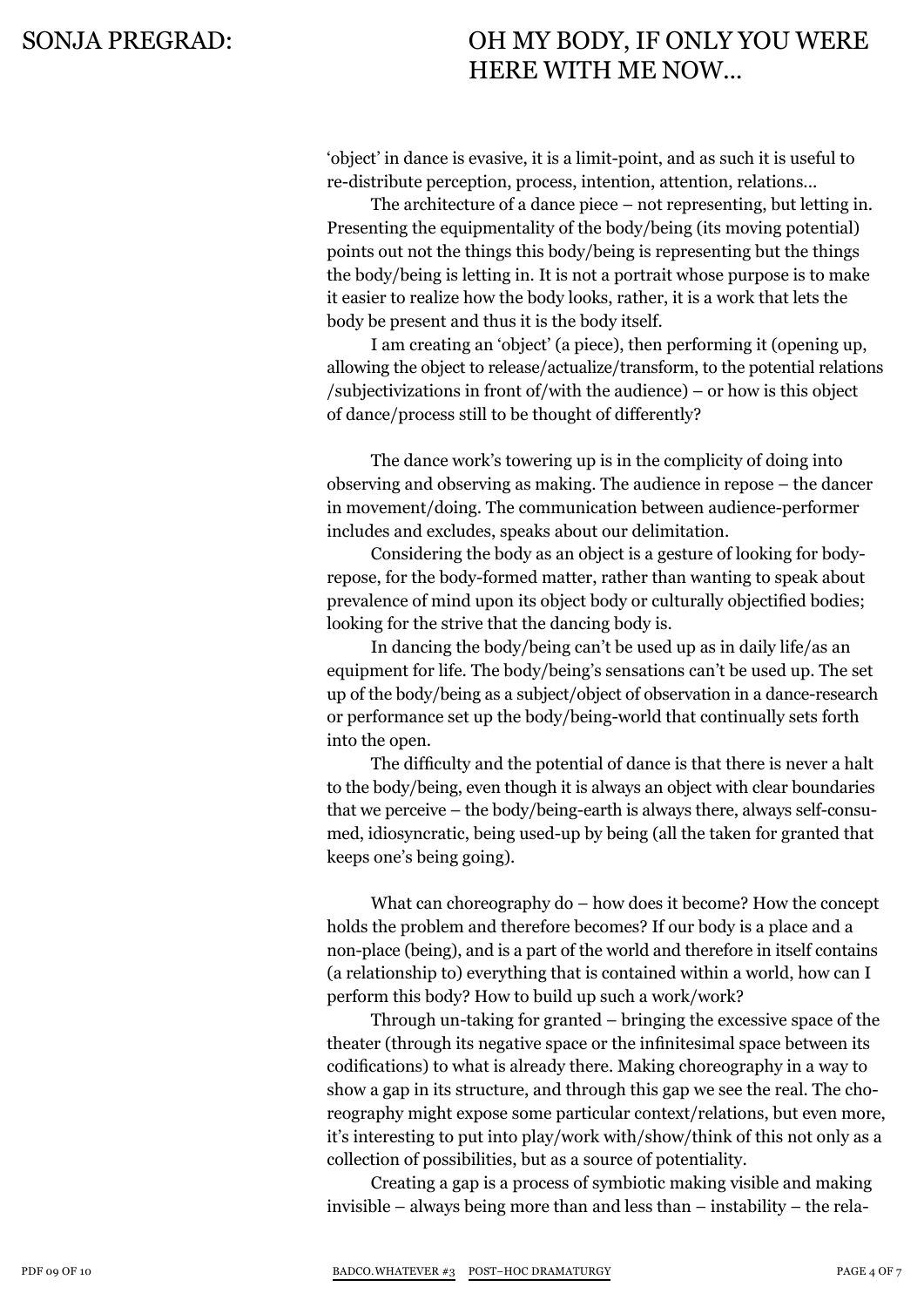tional body becomes a *location* for/of continuous shifting - producing and being produced.

Creating a specific aesthetic regime through the movement of discontinuity of the movement-location opposition, or oppositions of: stage-real world, body object-body being, performance-reality, experience -thinking.

The procedure for doing so requires witnessing upon acting, analyzing upon witnessing, witnessing the analyzing, acting upon witnessing, acting the analyzing, witnessing the acting, acting upon witnessing and any other sequence of their relations.

Bringing problematic thinking together with experience, not making straight procedures, no lines with a dot/point at the end, but making a line without a point where it is about what generating this line produces/ opens the space for, usually through the inclusion of a parasite/accident/ contingency or through being included within a situation/context (theater, life, interaction, duration, space). Not a straight line, but a curve – a line that produces excess (momentum/weight – the un-drawable element).

Twofoldness implies a movement. Two things being connected, like two mirror faces, maybe even being part of the one. Maybe these things stand in the same place, but are visible from different perspectives, as if they are a part of a three dimensional body – each three dimensional body contains different images in itself (ground plan, front plan, body plan...). The movement of recognition creates proximity with the point being looked at and from there another perspective opens up.

Freely thinking after Guattari's re-wording *paintings/sculptures/ installations* (corresponding with categories of mastery and types of products) as *surfaces/volumes/devices* (simple categories of existence incorporating the work in the continuum of a device of existence), I wonder if *movement/dance/performance* could, looking at them through the categories of the paradigm of the twofold body, perhaps be re-worded into *instability/discontinuity/disruption* or *insufficiency/reabsorption/contingency* or *process/procedure/excess?*

In rethinking composition through writing I take another step towards my practice, I use re-mediation, a method of re-working material from a workshop with Victoria Perez and Miriam van Imschoot, where a unity of already existing material is taken and is re-made in another medium. I try to re-mediate a piece 'RZBBKMLBZ' that I made in 2011, working with the idea of the body as an object/subject. Let's see, if, in the way I use language, I can word the movement of instability that I worked with as a compositional tool and make a written performance out of it:

Imagine, you sit on a chair, in the dark in front of you, you see an empty room, only with shelf holders on the wall.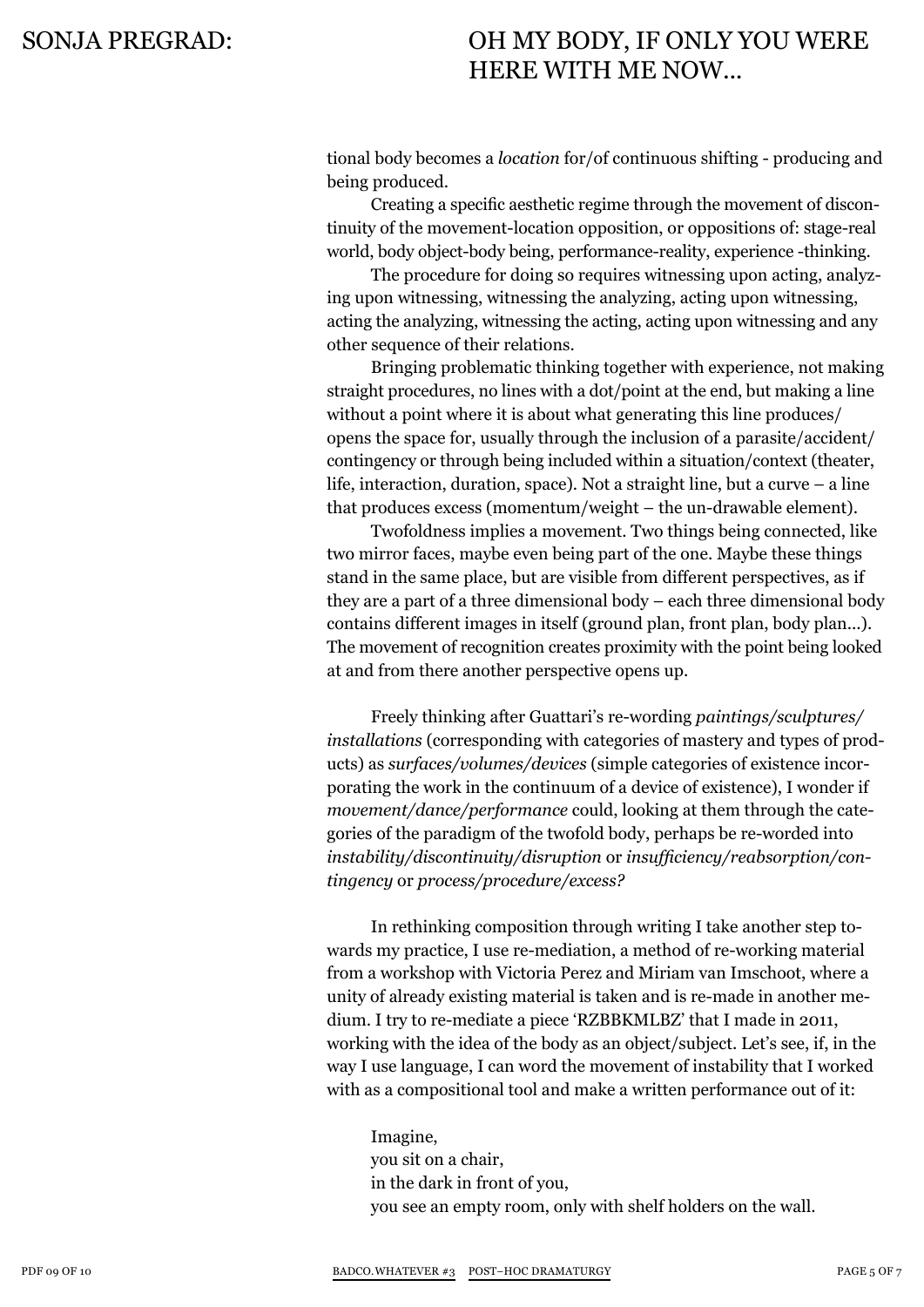For a while.

Then, slowly, in a fade, the empty room becomes furnished. Then, in a quicker fade, it becomes a room with a body standing in it. The body moves. It runs into the room. The room and the body collide. The body fits the room.

The body tests the borders of the room.

The body tests the borders of the room as you see it.

The body tests the borders of itself as you see it – front, side, back, side, the full circle.

Then, the body tests time.

The time is two lines. The big line touches the numbers, the small one points at them. The lines spin, the eye blinks. The hands drop the circle.

They now hold a square. The square holds the number. 6. The body holding hands holding the square holding number 6 moves. Now it is holding number 9. Now it is 6.

The hands drop the inscribed surface and pick up a container. It contains red objects. The hands are holding the container holding red objects. The hands start turning. The weight of the objects takes them downwards, quickly, to the floor.

Then the weight takes the body to the floor, slowly, then again, and again. And again.

The floor is brown, the strawberries are red, the body is dressed in black. In a line on the floor there are 8 objects, all facing up, 7 strawberries and one body. You look at them from their underneath. The body takes a strawberry and eats it, another, all of them are eaten, their green hair is left on the floor. The body leaves, but does not arrive, leaves the leaving to leave and in the middle of this leaving it leaves before leaving and the moment gets dense and the movement becomes dance and the space reassembles by the go and the cut and the drop and the empty and the outside and the pull and the resist and the proceed and the stop.

The proceeding stops.

The body continues.

Proceeding pulls back.

The body arrives.

The breath continues.

There is no head to this body, or no legs to this body. The body is a fragmented circle of skin being stretched over air, now being inside, now being outside, in your hearing.

The hands follow the rhythm. A hand movement is a hand gesture, or is it a rhythm, a thought, a movement of the volume?

The hand-volume has a cut on its surface.

The other hand-volume squeezes it, it's red.

The other hand-volume has a strawberry,